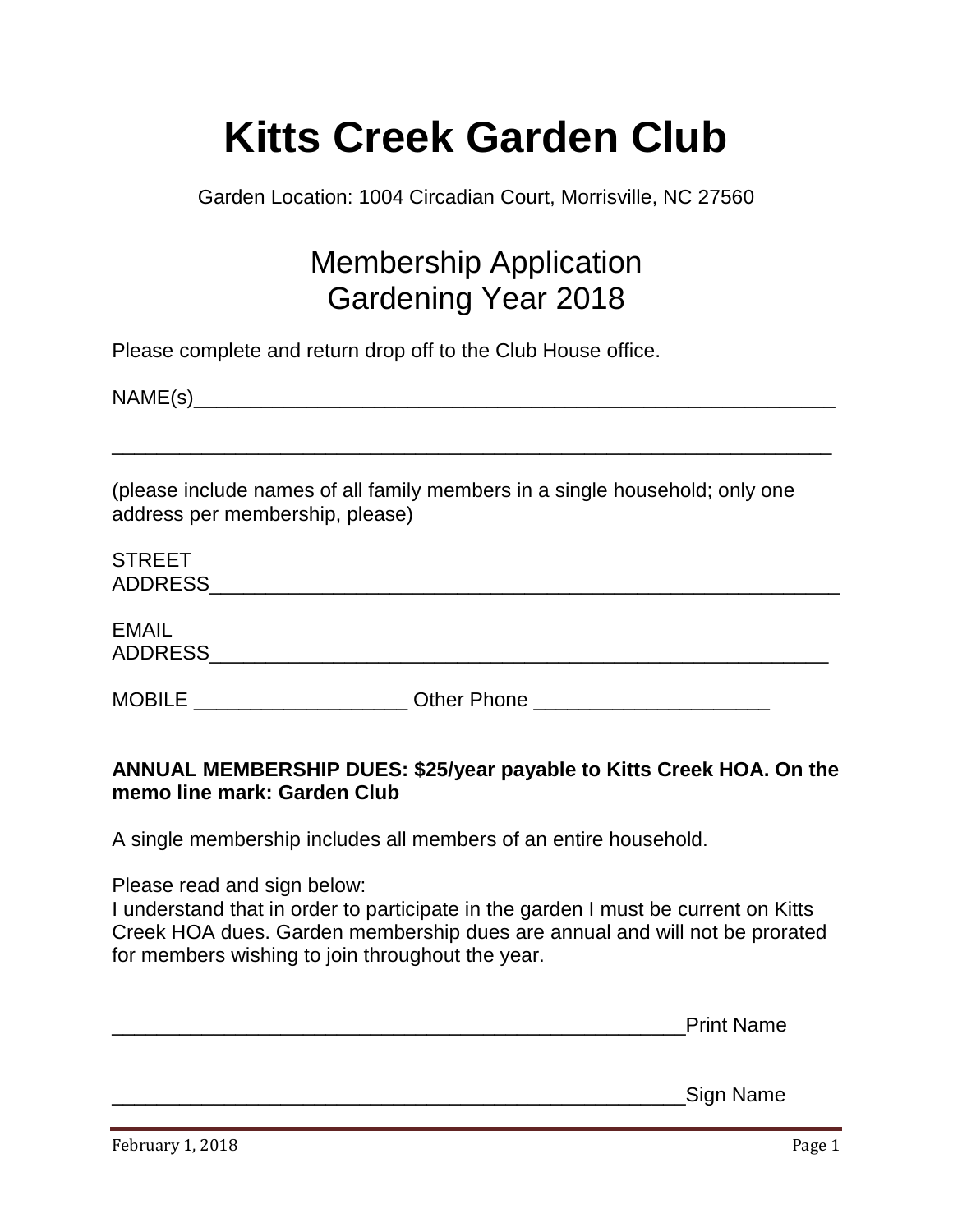## General Membership Rules:

- 1. I agree to pay my dues on time in order to keep my membership to the Garden. The KC Community Garden depends on the support of its members.
- 2. I agree to spend some time working in the garden during growing season.
- 3. I will make every effort to indicate in advance, when I will be working in the garden.
- 4. I have the option of attending meetings to help determine the path and organization of the garden; if I do not attend the meetings, I understand that decisions will be made without me.
- 5. I understand that this is a community organization that includes members of all ages, and with that in mind, there is no alcohol, smoking, or inappropriate behavior permitted on site.
- 6. I will take only the produce I need for my family, and agree to donate any extra produce to local food banks.
- 7. I have read the Garden Rules and agree to abide by them.

*What do you hope to get from the garden? What are your favorite fruits and vegetables? What about herbs? What are your goals from the garden? How do you see the garden serving our neighborhood and community?*

\_\_\_\_\_\_\_\_\_\_\_\_\_\_\_\_\_\_\_\_\_\_\_\_\_\_\_\_\_\_\_\_\_\_\_\_\_\_\_\_\_\_\_\_\_\_\_\_\_\_\_\_

\_\_\_\_\_\_\_\_\_\_\_\_\_\_\_\_\_\_\_\_\_\_\_\_\_\_\_\_\_\_\_\_\_\_\_\_\_\_\_\_\_\_\_\_\_\_\_\_\_\_\_\_

*What can you bring to the garden? Please list below any special interests, skills, or talents that you are willing to share.*

\_\_\_\_\_\_\_\_\_\_\_\_\_\_\_\_\_\_\_\_\_\_\_\_\_\_\_\_\_\_\_\_\_\_\_\_\_\_\_\_\_\_\_\_\_\_\_\_\_\_\_\_

\_\_\_\_\_\_\_\_\_\_\_\_\_\_\_\_\_\_\_\_\_\_\_\_\_\_\_\_\_\_\_\_\_\_\_\_\_\_\_\_\_\_\_\_\_\_\_\_\_\_\_\_

\_\_\_\_\_\_\_\_\_\_\_\_\_\_\_\_\_\_\_\_\_\_\_\_\_\_\_\_\_\_\_\_\_\_\_\_\_\_\_\_\_\_\_\_\_\_\_\_\_\_\_\_